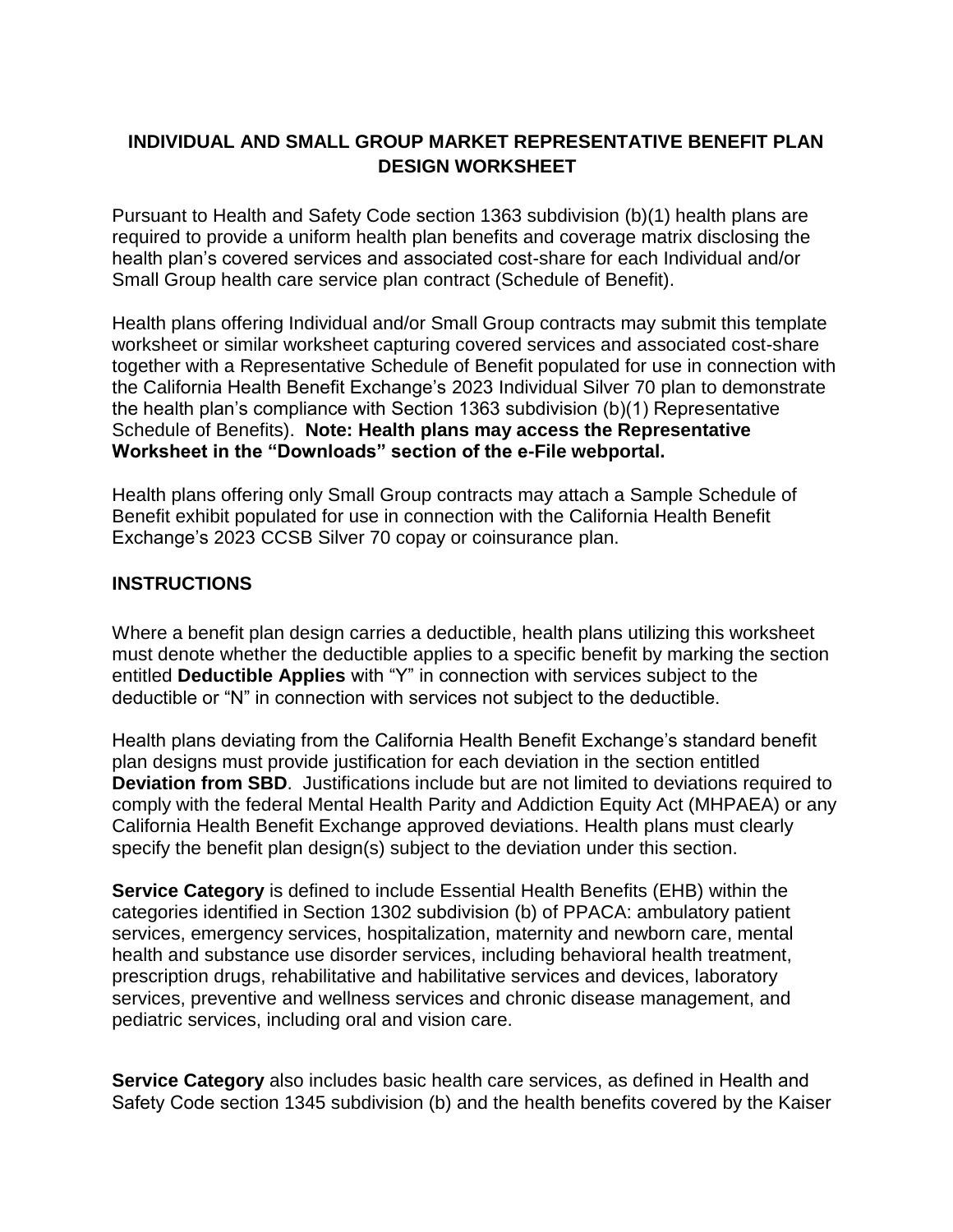Foundation Health Plan Small Group HMO 30 plan offered during the first quarter of 2014 (Benchmark Plan).

**Service** is defined as a sub-classification of a **Service Category**, which specifically describes the service, benefit, and/or setting where a health service is provided. For example, the applicable sub-classifications for the provision or prescription drugs would include Tier 1; Tier 2; Tier 3; and Tier 4. The sub-classifications for the provision of Physician Services would include Primary care visit to treat an injury, illness, or condition; other practitioner office visit; specialist visit; and preventive care.

**Note**: health plans must populate their Service Category and Service to mirror the subclassifications, terms, and descriptions disclosed in the Representative Schedule of Benefits provided to the Department of Managed Health Care (Department).

Health plans must disclose benefits and associated cost-share under the appropriate tab(s) that correspond to benefit plan design product type(s) (i.e. HMO, PPO, EPO). Health plans offering out-of-network benefits must disclose both in-network and out-ofnetwork cost-share. Health plans may distinguish between in-network and out-ofnetwork cost-share in any reasonable format, including but not limited to, use of punctuation (i.e. Inpatient Services \$600 per day up to 5 days(IN)**/**40% (OON)).

Health plans must denote year-over-year changes (i.e. redlines) when revising costshare. Health plans may provide such denotations in any form so long as it is readily understood (i.e. highlighting the appropriate cells or utilizing strikethrough).

For dental benefits, please refer to the QDP Checklist.

**Note:** Health plans electing to use this worksheet may include non-standard benefit plan designs, if applicable. Worksheets corresponding to the appropriate product type are provided to capture non-standard product(s). If additional worksheets are required, health plans may replicate the template worksheets provided in connection with nonstandard product(s), as required.

*Use of the Representative Worksheet is optional. Health plans may elect to submit the required information needed to demonstrate compliance with Section 1363 subdivision (b)(1) by filing individualized Schedules of Benefits for each benefit plan design offered in the Individual and/or Small Group markets.* 

*By electing to use the Representative Worksheet the health plan affirms the Representative Schedule of Benefits submitted mirrors the health plan's Schedule of Benefits for each individual and/or small group contract included in the worksheet with exception of cost-sharing information, which will vary for each benefit plan design. Health plan affirms any revisions made to the representative Schedule of Benefits will be applied to all Plan documents that contain similar language or provisions, as appropriate, irrespective of whether such documents are filed or not.*